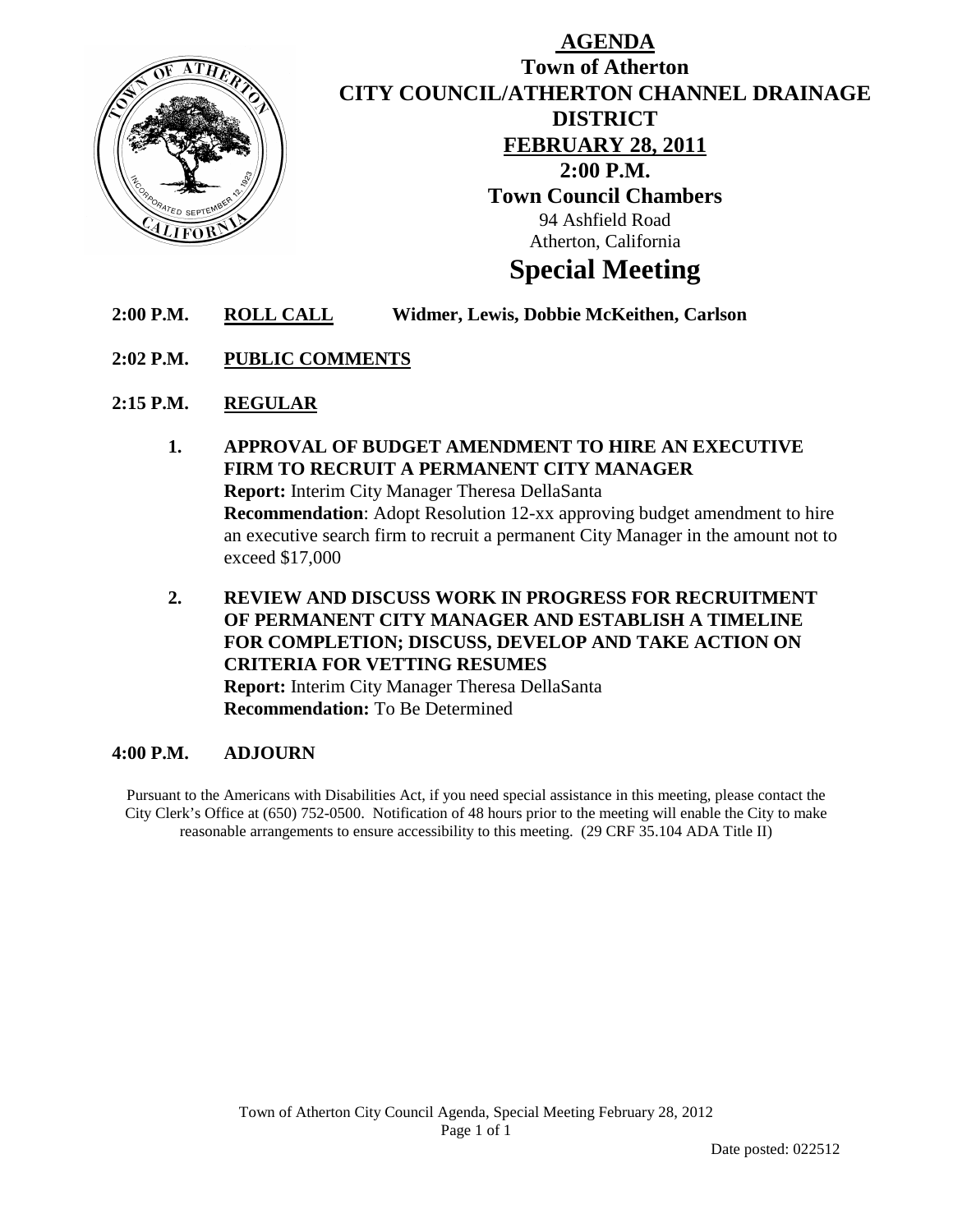**Item No. 1**



**Town of Atherton**

## **CITY COUNCIL STAFF REPORT**

**TO: HONORABLE MAYOR AND CITY COUNCIL**

**FROM: THERESA N. DELLASANTA, INTERIM CITY MANAGER**

**DATE: FOR THE MEETING OF FEBRUARY 28, 2012**

## **SUBJECT: ADOPTION OF A RESOLUTION APPROVING BUDGET AMENDMENT FOR FY 2011-12 FOR RECRUITMENT OF PERMANENT CITY MANAGER**

## **RECOMMENDATION**

Adopt the resolution approving an appropriation of up to \$17,000 from General Fund reserves for the recruitment of a permanent City Manager and provide staff direction related to the recruitment process.

## **DISCUSSION**

It has been four weeks since the Town appointed an interim City Manager in place of former City Manager John Danielson who was required to resign by CalPERS. During that time the Town has waited patiently for CalPERS to respond to the Town on whether they approve the consultant contract with John Danielson. Given Mr. Danielson's recent experience on the job, the Town preferred to hire him as an independent contractor to perform recruiting services rather than hiring an expensive recruiting firm. CalPERS contacted the Town late last week and notified the interim City Manager that the review process could take up to two more months. There is nothing in the law that requires the Town to submit contracts to CalPERS for review, but the Town did so voluntarily. The Town believes the agreement, as approved by Council, complies with CalPERS circular letters and the law regarding the hiring of annuitants as consultants. The Town has done everything in its power to demonstrate sincerity and honesty in the process. Nevertheless, after speaking with the Mr. Danielson we felt it was appropriate to allow City Council to move forward by hiring a different recruiter in order not to stall the process.

Staff has developed a Request for Proposal for professional services, and solicitation and evaluation of proposals based on Council-approved selection criteria and make a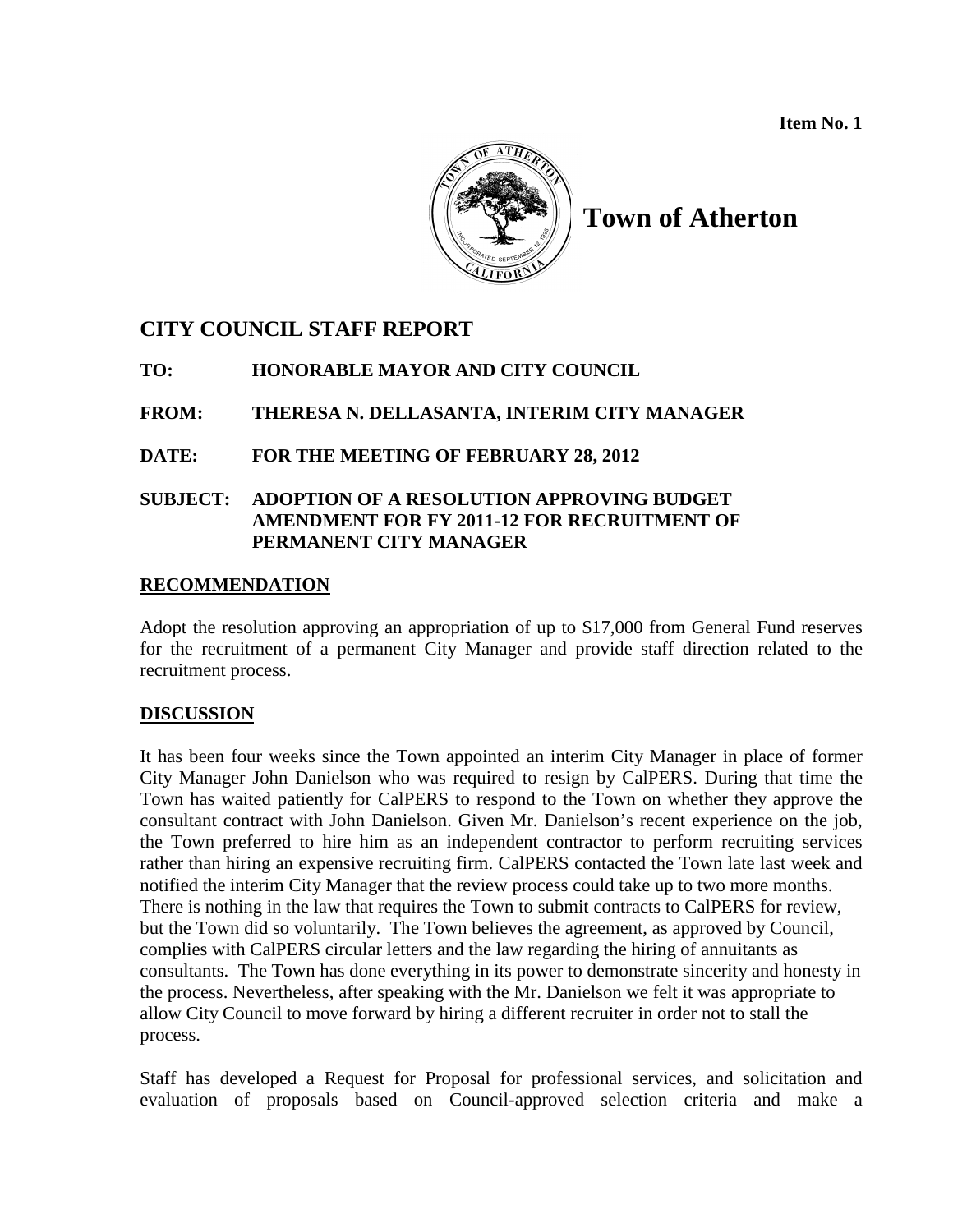recommendation to City Council to interview the top firms. Council will interview the top firms and provide direction to the interim City Manager to negotiate a contract which will come back to Council. Council should discuss the level of involvement they would like to play in the selection process for the executive search firm.

As an alternative to hiring another recruitment firm, Council may choose to provide direction to the interim City Manager to establish a timeline and process for the in-house recruitment of a permanent City Manager. The interim City Manager will work with Council to develop the criteria and attributes necessary to be a viable candidate for interim City Manager. The Town will continue with advertising and recruitment of candidates and recommend the top candidates to the Council to be interviewed. This option will provide the Council with a customized process that will include specific details of the needs of the organization and the fiscal impact will be less significant.

## **FISCAL IMPACT**

The General Fund Budget does not include an appropriation for the recruitment of a City Manager and therefore an additional appropriation of \$17,000 is proposed. This appropriation will come from General Fund reserves.

Attachment: Budget Amendment Resolution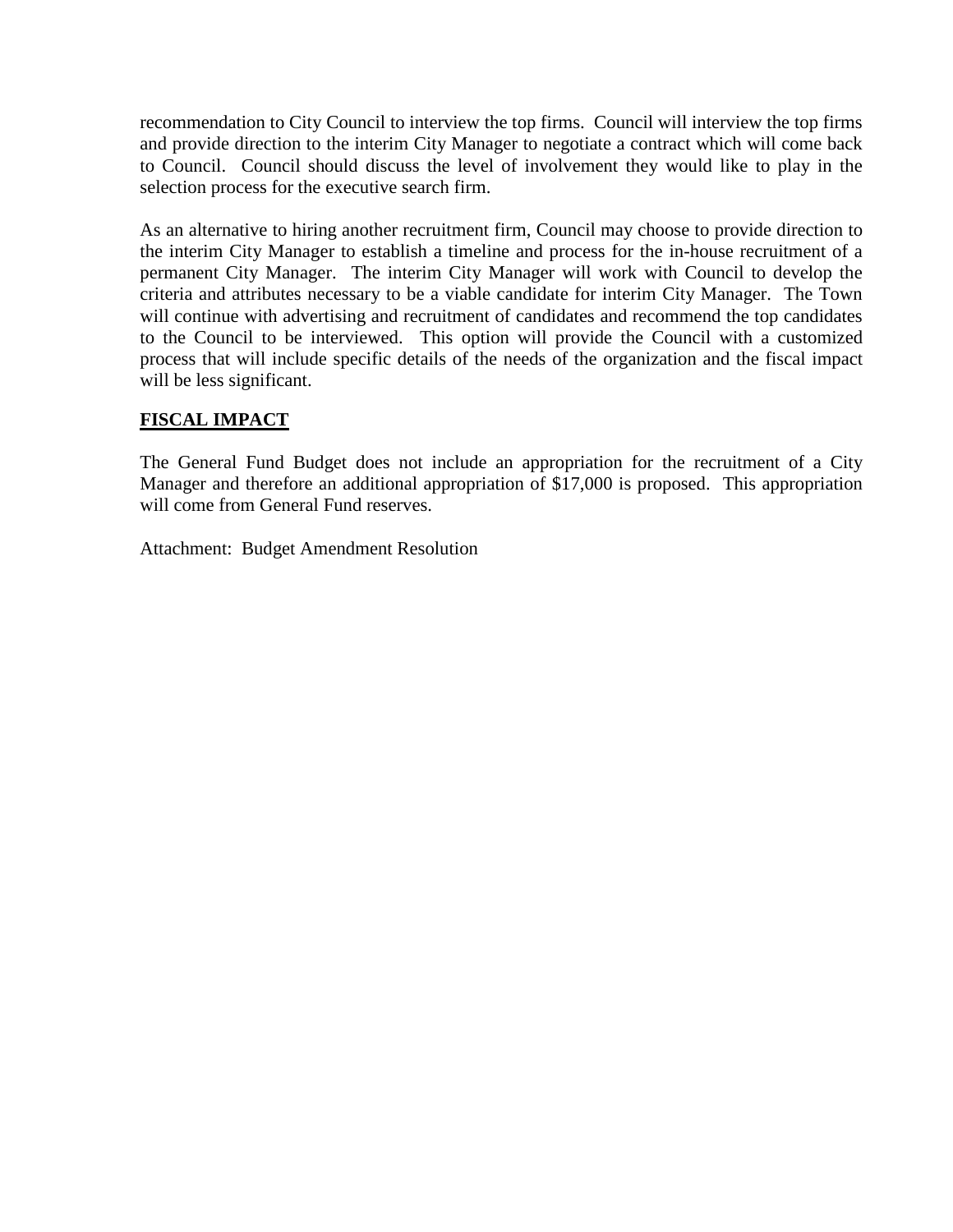## **RESOLUTION NO. 12-xx**

## **A RESOLUTION OF THE CITY COUNCIL OF THE TOWN OF ATHERTON APPROVING BUDGET AMENDMENT FOR FY 2011-12 FOR RECRUITMENT OF PERMANENT CITY MANAGER**

**\_\_\_\_\_\_\_\_\_\_\_\_\_\_\_\_\_\_\_\_\_\_\_\_\_\_\_\_\_\_\_\_\_\_\_\_\_\_\_\_\_**

**WHEREAS,** it is in the best interest of the Town of Atherton that the Fiscal Year 2011- 12 Operating Budget be amended as set below, and incorporated herein.

**NOW, THEREFORE, BE IT RESOLVED** that the City Council of the Town of Atherton does hereby approve an amendment to the FY 2011-12 Town Budget to enact the changes identified below:

1. Increase appropriation to General Fund expenditures (01-12-54010-012) in the amount of \$17,000 from General Fund undesignated fund balance.

**PASSED AND ADOPTED** at a meeting of the City Council of the Town of Atherton held on the 28th day of February, 2012, by the following vote:

AYES: Council Members: NOES: Council Members: ABSTAIN: Council Members: ABSENT: Council Members:

> William R. Widmer Mayor

\_\_\_\_\_\_\_\_\_\_\_\_\_\_\_\_\_\_\_\_\_\_\_\_\_\_\_\_\_\_\_\_\_\_\_\_

ATTEST:

Theresa N. DellaSanta Deputy City Clerk

\_\_\_\_\_\_\_\_\_\_\_\_\_\_\_\_\_\_\_\_\_\_\_\_

\_\_\_\_\_\_\_\_\_\_\_\_\_\_\_\_\_\_\_\_\_\_\_\_

William Conners City Attorney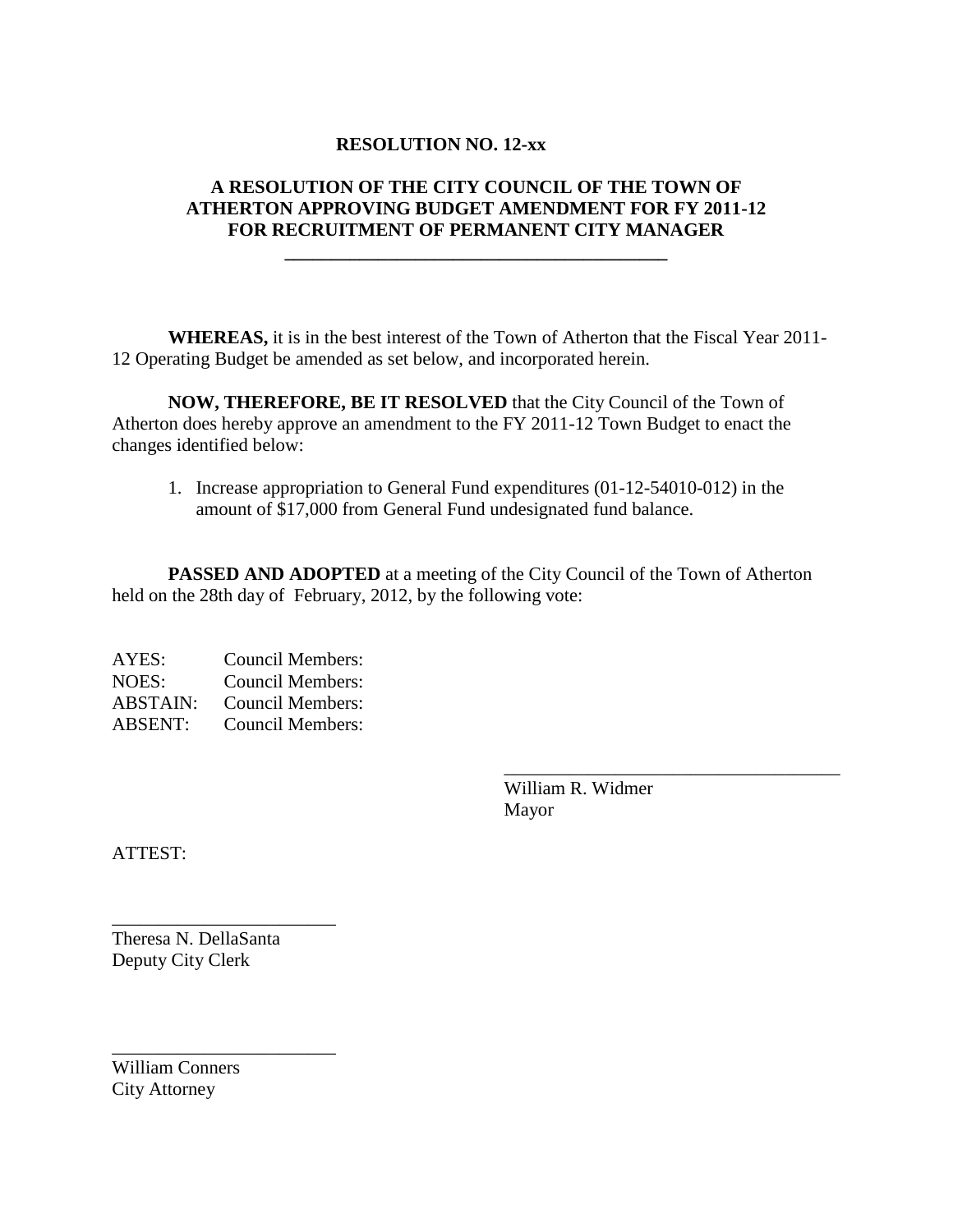# **TOWN OF ATHERTON**

# **REQUEST FOR QUALIFICATIONS (RFQ)**

# **FOR AN EXECUTIVE SEARCH FIRM TO CONDUCT THE RECRUITMENT FOR THE POSITION OF CITY MANAGER**



## **SUBMITTAL DEADLINE: Thursday, March 8, 2012**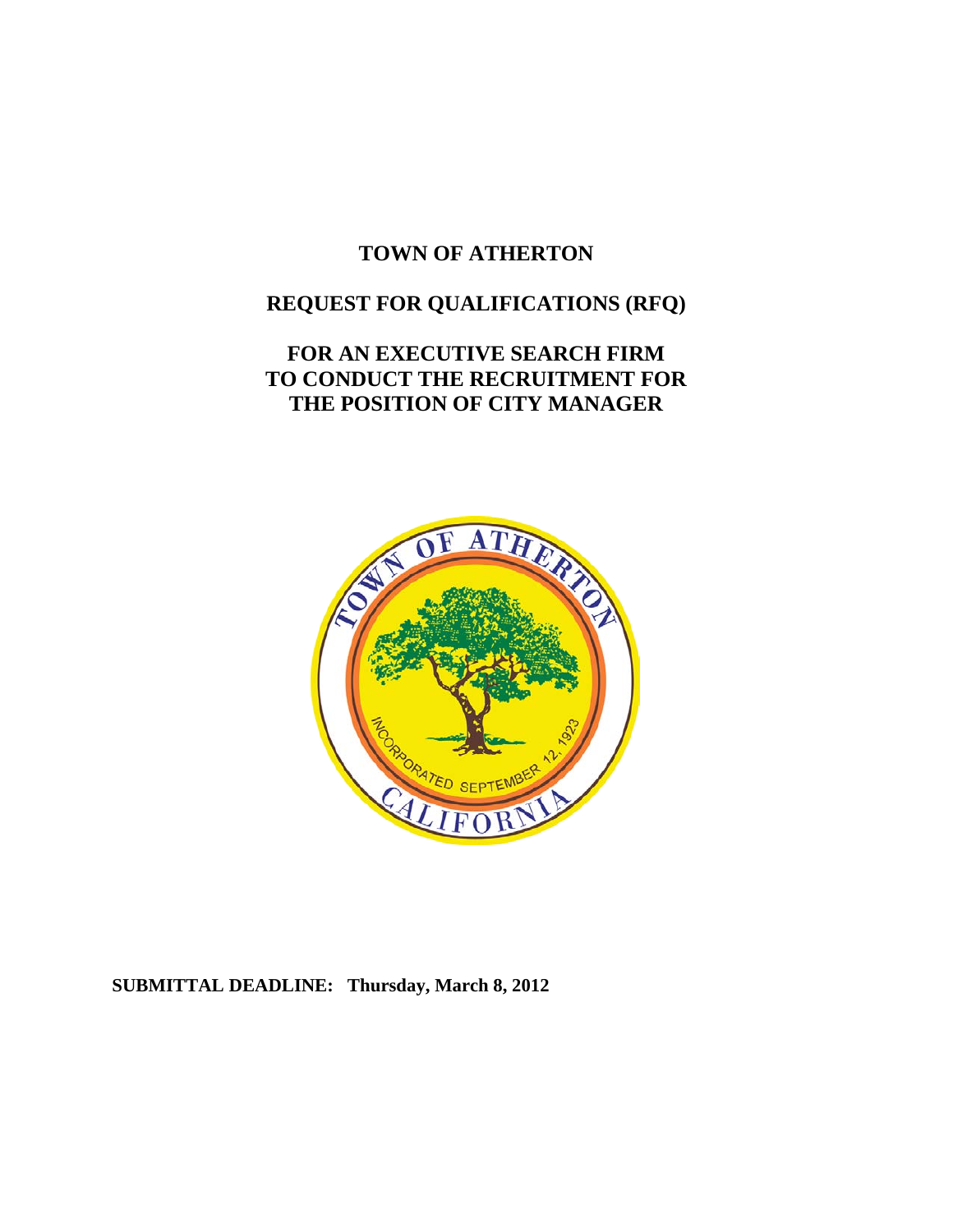# **RFQ SUMMARY**

## **DATE ISSUED**:

February 21, 2012

#### **PROJECT TITLE:**

## EXECUTIVE SEARCH FIRM TO CONDUCT THE RECRUITMENT FOR THE POSITION OF CITY MANAGER

### **DESCRIPTION OF PROJECT:**

The City is seeking qualifications from executive search firms to enter into an Agreement for Consultant Services to work with an Ad Hoc Committee of the City Council and the City Council as a whole to conduct a recruitment process for the position of City Manager.

#### **DEPARTMENT REQUESTING:**

City Council

#### **RFQ ISSUED:**

February 29, 2012

#### **SUBMITTAL DEADLINE:**

Received by 5:00 PM, Thursday, March 8, 2012

| <b>DELIVER SUBMITTAL TO:</b> | <b>Theresa DellaSanta</b> |
|------------------------------|---------------------------|
|                              | Interim City Manager      |
|                              | <b>TOWN OF ATHERTON</b>   |
|                              | 91 Ashfield Road          |
|                              | Atherton, CA 94027        |

### **CITY CONTACTS:**

Theresa DellaSanta [tdelasanta@ci.atherton.ca.us](mailto:tdelasanta@ci.atherton.ca.us) 650-752-0504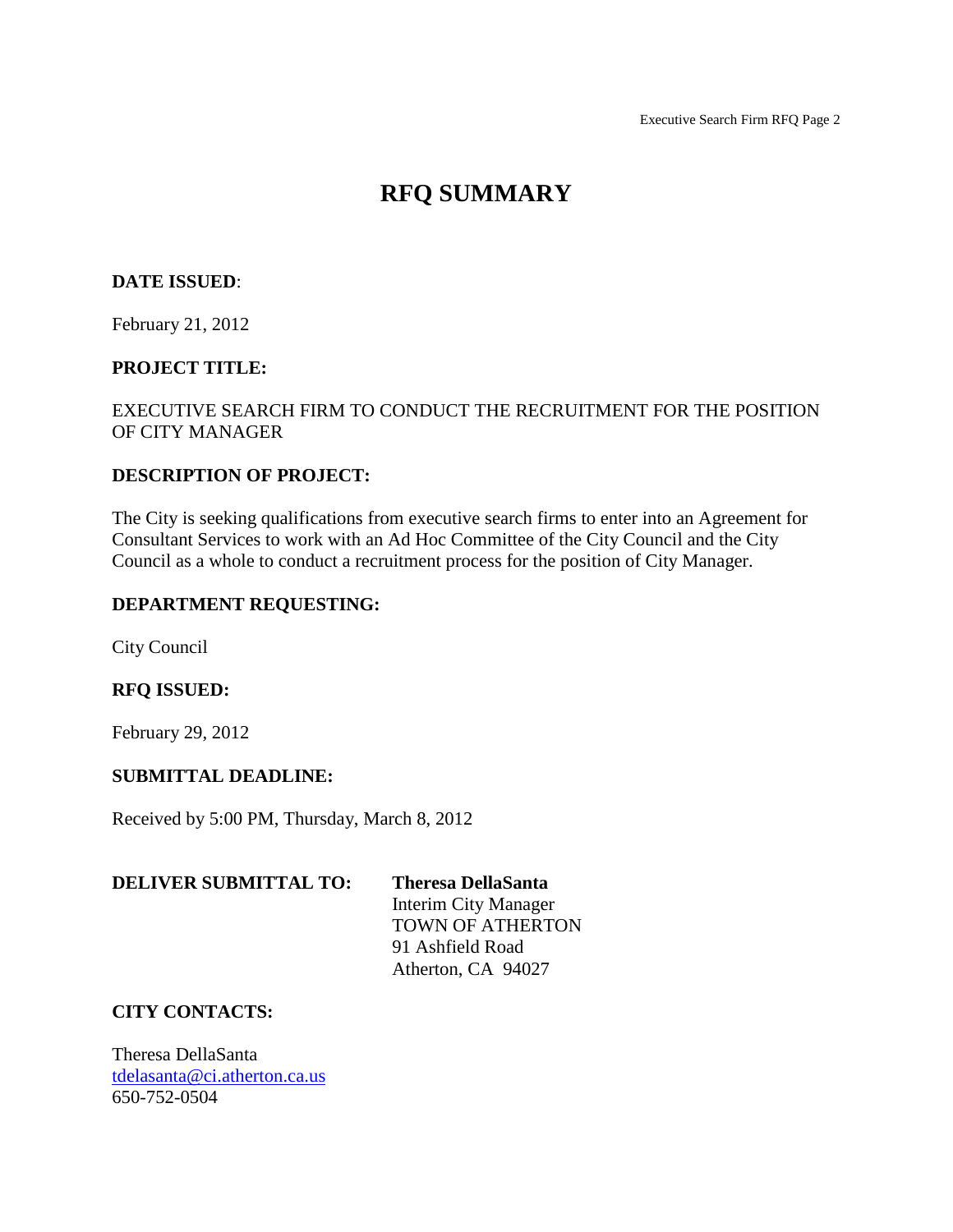## **I. INTRODUCTION**

The TOWN OF ATHERTON is requesting qualifications (RFQ) from executive search firms to work with the City Council in the selection of a new City Manager. The selected firm will work with an Ad Hoc Committee of the City Council and/or the City Council as a whole to conduct a recruitment process, screen and interview candidates, and negotiate an employment agreement. The City Council has already developed a profile and criteria for a suitable candidate.

## **II. BACKGROUND**

The Town is searching for a City Manager to provide strong and progressive leadership for the organization. The Town appointed an Interim City Manager in January, 2011 expecting that this person would be with the Town thru the 2011/12 fiscal year. However, the Interim City Manager was required to step down by CalPERS in January 2011, prior to the end of his contract. The City Council appointed an in-house Interim City Manager to conduct Town business until a permanent City Manager is hired. An Ad Hoc Committee of the Council has been appointed to select an executive search firm and to work with the selected firm in developing a suitable process.

The RFQ process is intended to identify firms that are best qualified to conduct this process. Selected firms may be interviewed by the Ad Hoc Committee. The selected firm will meet with the City Council the week of March 12, 2012.

## **III. SCOPE OF SERVICES**

The scope of services to be provided by the Consultant will include:

- 1. Meet with the Ad Hoc Committee to develop a recruitment process and schedule.
- 2. Meet with the City Council to confirm the candidate profile.
- 3. Confirm and supplement appropriate advertising
- 4. Outreach to qualified potential candidates.
- 5. Screening and preliminary interviews of qualified applicants.
- 6. Meet with Ad Hoc Committee to select finalists to be interviewed.
- 7. Facilitate initial professional interview panels.
- 8. Meet with City Council to present recommendations of interview panels.
- 9. Conduct background checks of top candidates  $(2 3)$ .
- 10. Facilitate final interviews of top candidates with City Council.
- 11. Assist in negotiating employment agreement with selected candidate.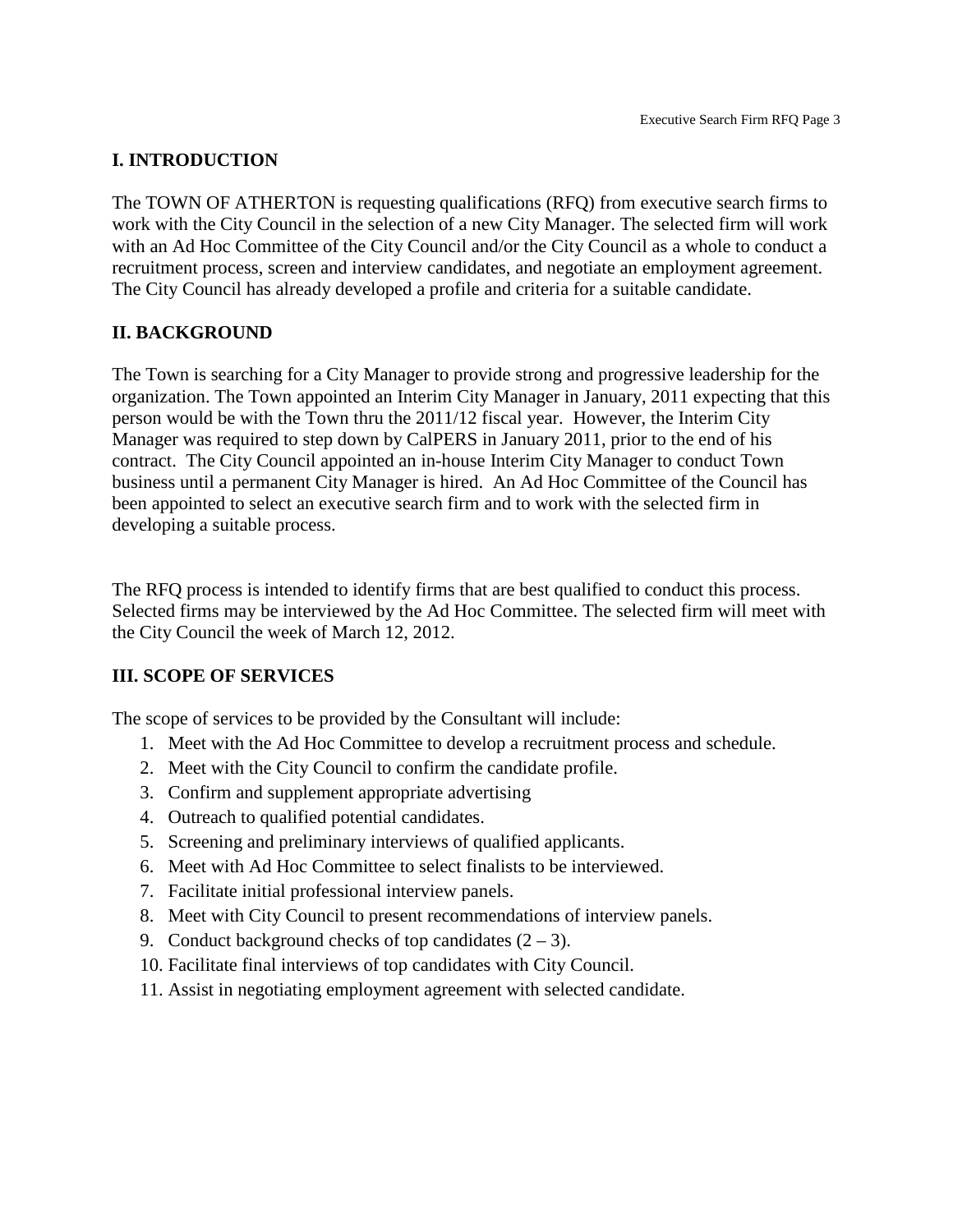#### **IV. RFQ SCHEDULE**

The following information is supplied as a guideline rather than as a set of absolute deadlines. The Town reserves the right to alter the schedule as necessary.

- $\triangleright$  RFQ issued: February 29, 2012
- Responses Due Date: March 8, 2012
- Evaluation of Responses: March 9 11, 2012
- Interview Selected Firms: Week of March 12, 2012
- Preferred Firm Selected: March 21, 2012
- $\triangleright$  Initial meeting with Firm selected and City Council week of March 26, 2012.

\*\* Note: Responses to RFQ should include a proposed schedule for the recruitment process.

### **V. SUBMITTAL REQUIREMENTS**

The Town is seeking an executive search firm with extensive experience in public sector executive recruitments, particularly recruitments for the position of City Manager. The selected firm must demonstrate that it has a strong track record in attracting and successfully placing excellent quality candidates.

Interested and qualified firms should provide an electronic copy and one hard copy (that is easily copied) of the submittal which includes the following:

- A. Statement of Qualifications and Interest. Explain the background of the firm and its principals. Describe relevant public sector experience, including in particular similar recruitments for other cities.
- B. Detailed description of resources committed to this recruitment. Provide resume and detailed information regarding the experience for the principal recruiter to be assigned to the Town's recruitment process. Also describe all other staff resources that may assigned to this effort.
- C. Provide a proposed recruitment schedule. Outline an aggressive yet realistic timeline for the recruitment. Identify any expectations and/or deliverable that are required from the Town.
- D. References. Provide complete contact information for at least five prior public agency clients that the firm has worked with on similar recruitments within the past three years. Provide a comprehensive list of public sector clients.
- E. Insurance Coverage. Provide proof of professional liability insurance of at least \$1,000,000 and other insurance requirements.
- F. Cost. Provide a fixed cost proposal with a not-to-exceed proposal for expenses.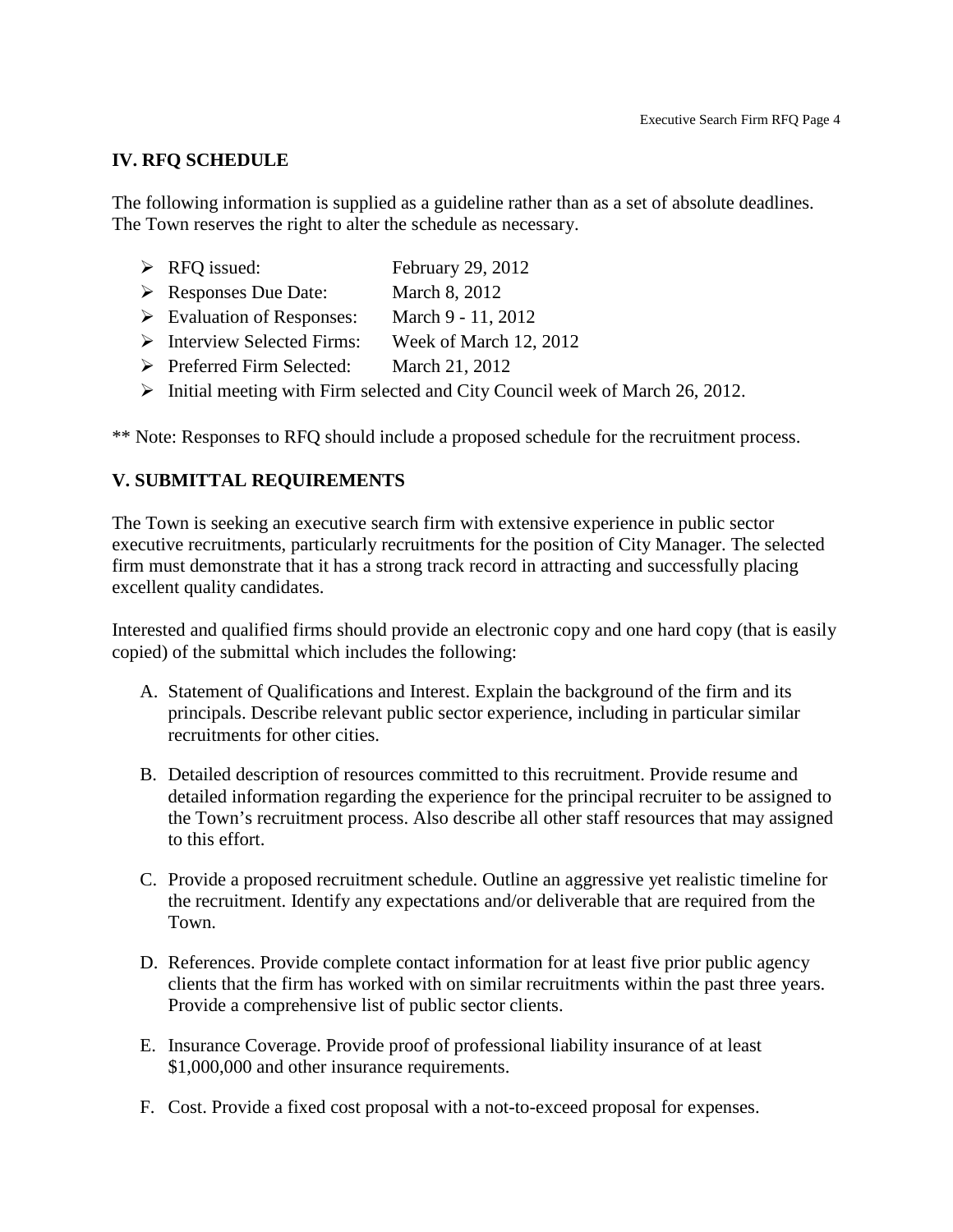## **VI. SELECTION CRITERIA**

The Ad Hoc Committee will review submittals based on the following criteria:

- A. Quality of firm and experience of principal recruiter;
- B. Demonstrated success in prior similar recruitments;
- C. Proposed recruitment schedule;
- D. References;
- E. Cost.

The selection committee may request interviews with the most qualified individuals and/or firms. The Town reserves the right to alter the selection process and/or project scope following the issuance of this RFQ.

## **VII. GENERAL CONDITIONS**

The Town reserves the right to modify or cancel the selection process or schedule at any time. Additionally, the Town may seek clarification or additional information from proposers. This RFQ does not commit the TOWN OF ATHERTON to sign an agreement, award a contract, or to pay any costs incurred in the preparation of a response to this RFQ. City Council approval will be required.

All documents, conversations, correspondence, etc. between the Town are subject to the laws and regulations that govern the Town.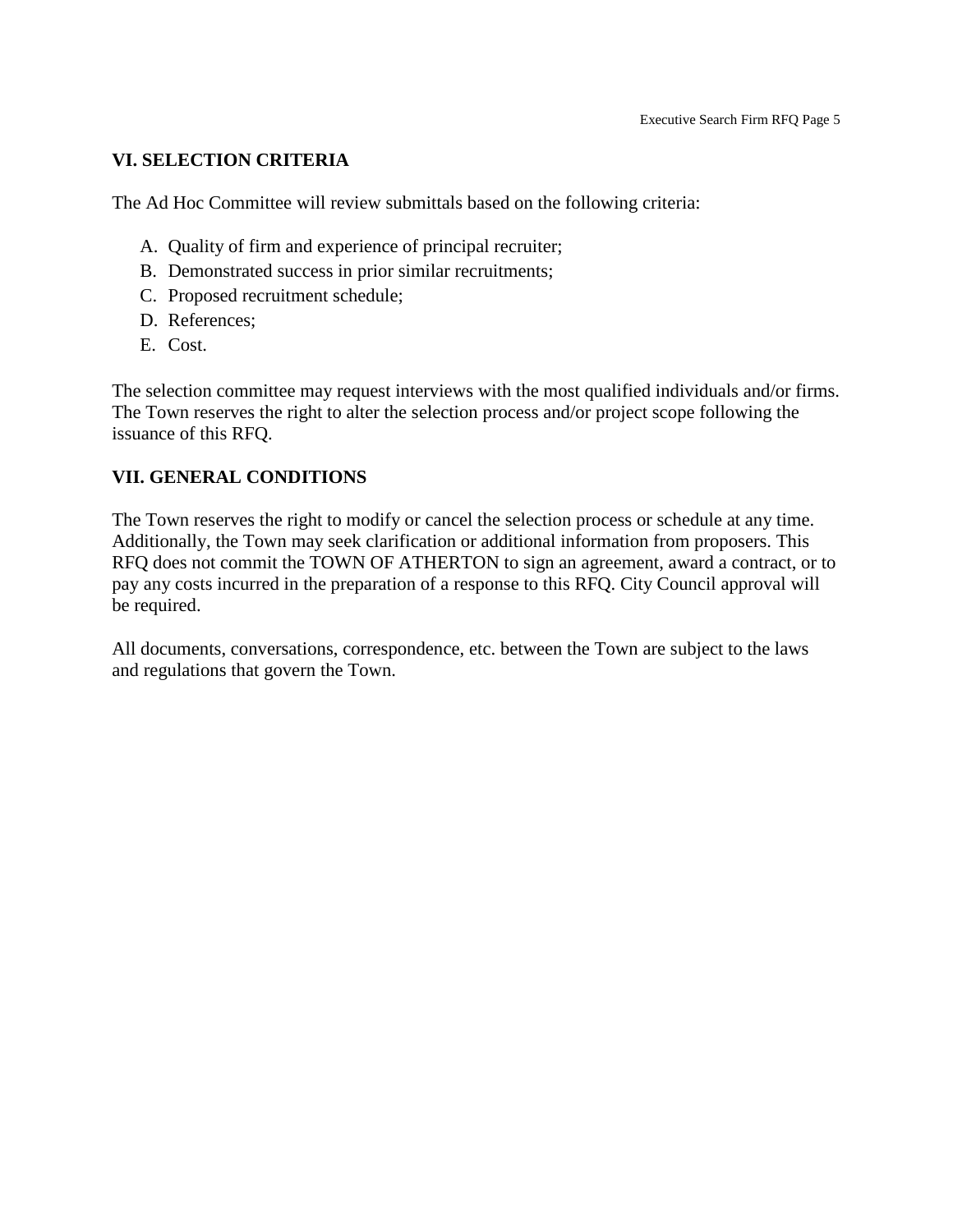#### EXHIBIT 1 – INSURANCE REQUIREMENTS

I. INSURANCE REQUIREMENTS. Contractor shall procure and maintain for the duration of the contract "occurrence coverage" insurance against claims for injuries to persons or damages to property which may arise from or in connection with the performance of the work hereunder by the Contractor, its agents, representatives, employees or subcontractors. The cost of such insurance shall be included in the Contractor's bid.

A. Minimum Scope of Insurance. Coverage shall be at least as broad as:

1. Insurance Services Office form number GL 0002 (Ed. 1/73) covering comprehensive General Liability and Insurance Services Office form number GL 0404 covering Broad Form Comprehensive General Liability; or Insurance Services Office Commercial General Liability coverage ("occurrence" form CG 0001.)

2. Insurance Services Office form number CA 0001 (Ed. 1/78) covering Automobile Liability, code 1 "any auto" and endorsement CA 0025.

3. Workers' Compensation Insurance as required by the Labor Code of the State of California and Employers Liability Insurance.

B. Minimum Limits of Insurance. Contractor shall maintain limits no less than:

1. General Liability: \$1,000,000 combined single limit per occurrence for bodily injury, personal injury and property damage. If commercial General Liability Insurance or other form with a general aggregate limit is used, either the general aggregate limit shall apply separately to this project/location or the general aggregate limit shall be twice the required occurrence limit.

2. Automobile Liability: \$1,000,000 combined single limit per accident for bodily injury and property damage.

3. Workers' Compensation and Employers Liability: Workers' Compensation limits as required by the Labor Code of the State of California and Employers Liability limits of \$1,000,000 per accident.

C. Deductibles and Self-Insured Retentions. Any deductibles or self-insured retentions must be declared to and approved by the City. At the option of the City, either the insurer shall reduce or eliminate such deductibles or selfinsured retentions as respects the City, its officers, officials and employees; or the Contractor shall procure a bond guaranteeing payment of losses and related investigations, claim administration and defense expenses.

D. Other Insurance Provisions. The policies are to contain, or be endorsed to contain, the following provisions:

1. General Liability and Automobile Liability Coverages.

a. The City, its officers, officials, employees and volunteers are to be covered as insureds as respects: liability arising out of activities performed by or on behalf of the Contractor; products and completed operations of the Contractor, premises owned, occupied or used by the Contractor, or automobiles owned, leased, hired or borrowed by the Contractor. The coverage shall contain no special limitations on the scope of the protection afforded to the City, its officers, officials, employees or volunteers.

b. The Contractor's insurance coverage shall be primary insurance as respects the City, its officers, officials, employees and volunteers. Any insurance or self insurance maintained by the City, its officers, officials, employees or volunteers shall be excess of the Contractor's insurance and shall not contribute with it.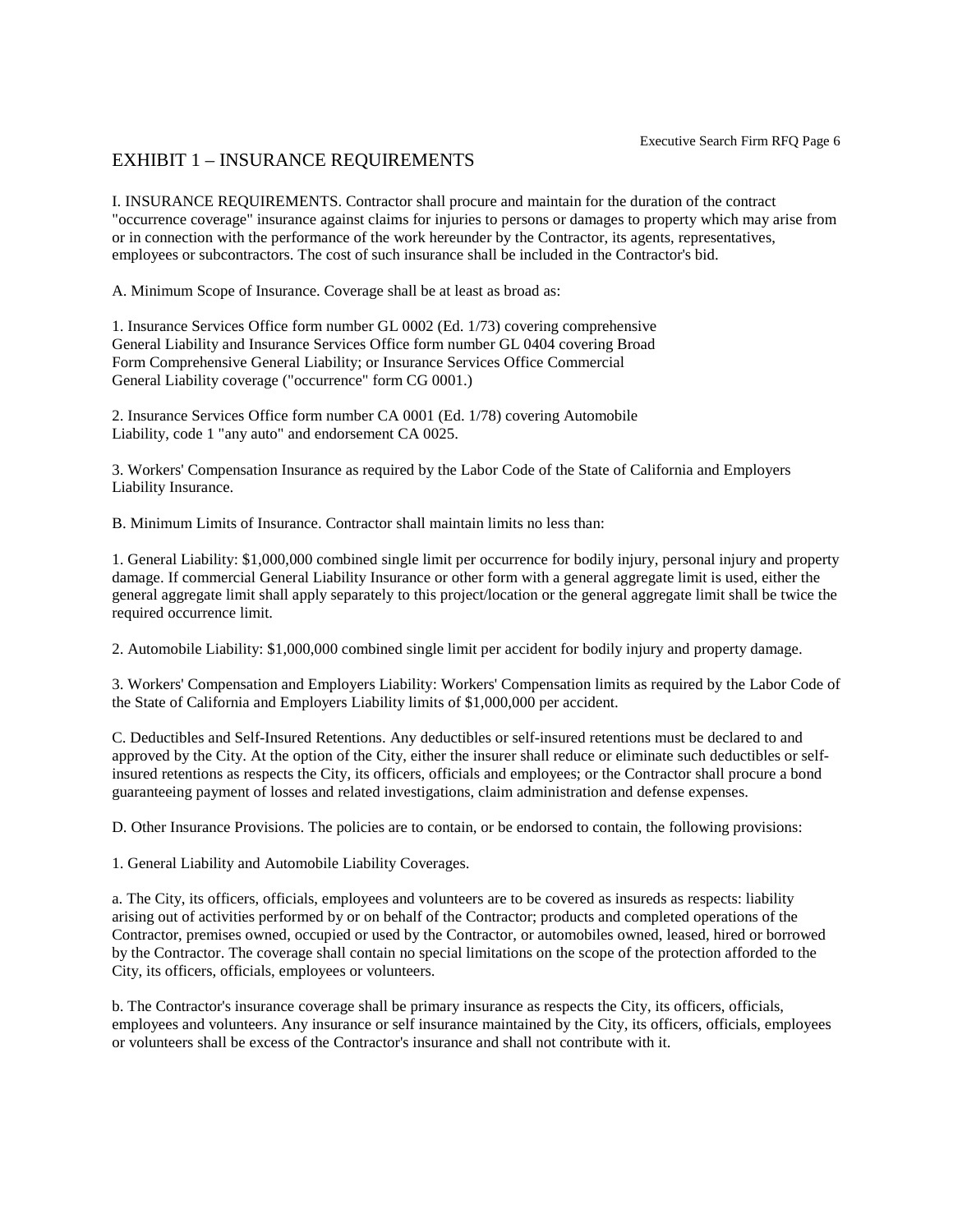c. Any failure to comply with reporting provisions of the policies shall not affect coverage provided to the City, its officers, officials, employees or volunteers.

d. The Contractor's insurance shall apply separately to each insured against whom claim is made or suit is brought, except with respect to the limits of the insurer's liability.

2. Workers' Compensation and Employers Liability Coverage.

The insurer shall agree to waive all rights of subrogation against the City, its officers, officials, employees and volunteers for losses arising from work performed by the Contractor for the City.

#### 3. Professional Liability.

Contractor shall carry professional liability insurance in an amount deemed by the City to adequately protect the Contractor against liability caused by negligent acts, errors or omissions on the part of the Contractor in the course of performance of the services specified in this Agreement.

#### 4. All Coverages.

Each insurance policy required by this clause shall be endorsed to state that coverage shall not be suspended, voided, canceled by either party, reduced in coverage or in limits except after thirty (30) days' prior written notice by certified mail, return receipt requested, has been given to the City.

E. Acceptability of Insurers. Insurance is to be placed with insurers with a Bests' rating of no less than A:VII.

F. Verification of Coverage. Contractor shall furnish City with certificates of insurance and with original endorsements effecting coverage required by this clause. The certificates and endorsements for each insurance policy are to be signed by a person authorized by that insurer to bind coverage on its behalf. The certificates and endorsements are to be received and approved by the City before work commences. The City reserves the right to require complete, certified copies of all required insurance policies, at any time.

G. Subcontractors. Contractor shall include all subcontractors as insureds under its policies or shall furnish separate certificates and endorsements for each subcontractor. All coverages for subcontractors shall be subject to all of the requirements stated herein.

H. The Risk Manager of City may approve a variation in those insurance requirements upon a determination that the coverages, scope, limits and forms of such insurance are either not commercially available or that the City's interests are otherwise fully protected.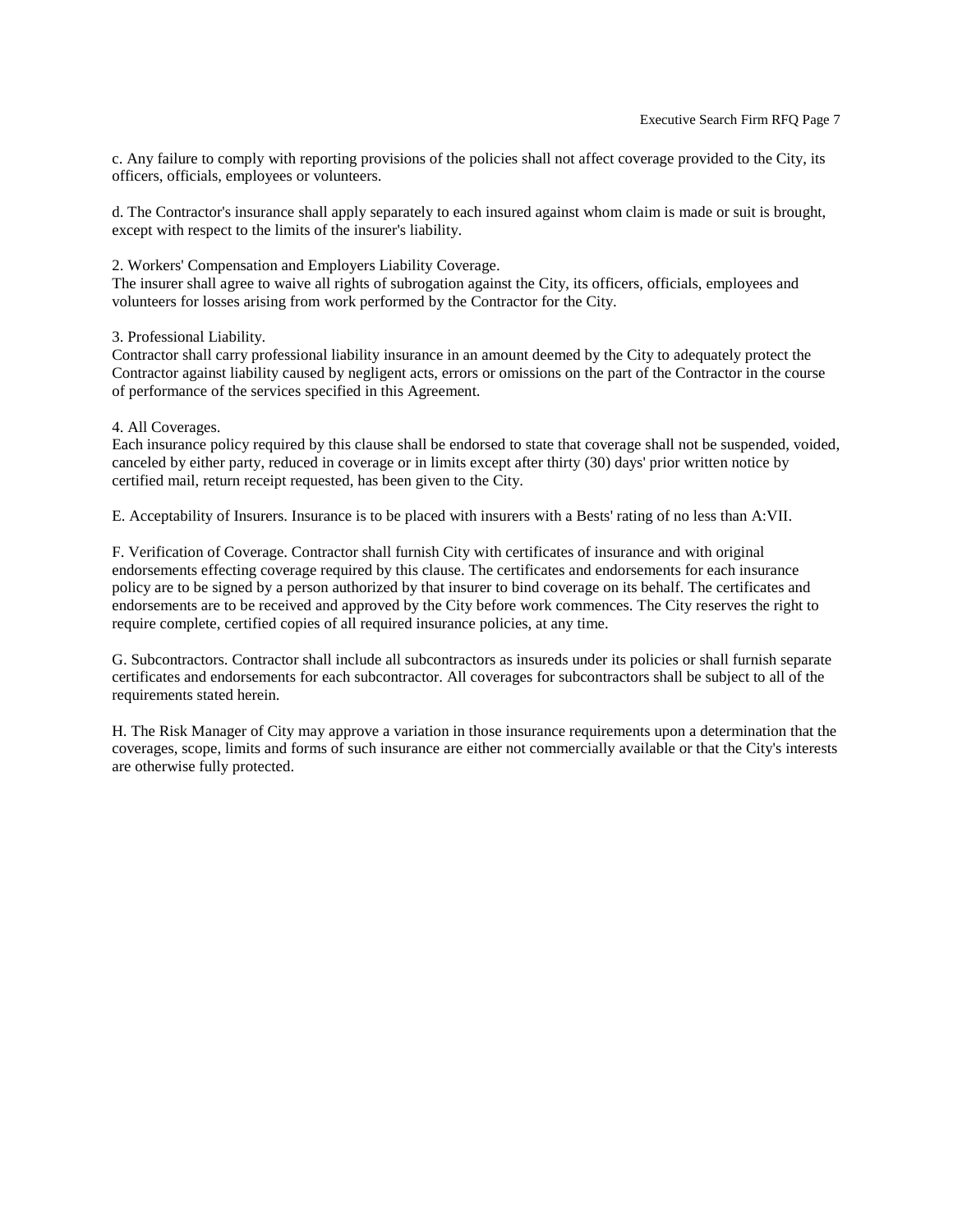**Item No. 2**



# **Town of Atherton**

## **CITY COUNCIL STAFF REPORT**

**TO: HONORABLE MAYOR AND CITY COUNCIL**

**FROM: THERESA N. DELLASANTA, INTERIM CITY MANAGER**

**DATE: FOR THE MEETING OF FEBRUARY 28, 2012**

## **SUBJECT: REVIEW AND DISCUSS WORK IN PROGRESS FOR RECRUITMENT OF PERMANENT CITY MANAGER AND ESTABLISH A TIMELINE FOR COMPLETION; DISCUSS, DEVELOP AND TAKE ACTION ON CRITERIA FOR VETTING RESUMES**

## **RECOMMENDATION**

To be determined.

## **DISCUSSION**

A City Manager job description and ad were created and the Town began advertising for a permanent City Manager in early February. The ad was placed in the following publications:

Western Cities (a magazine published by the League of California Cities, distributed to every city in California) Town website Jobs Available (A list of employment opportunities in the public sector) Craigslist –(however because such a high response was received in less than 24 hours it was put on hold until after the Town has developed the criteria) Almanac – run on Feb 22 Calopps (Owned and operated by cities and public agencies in the state, with a searchable database of jobs in the public service sector).

Based on the action taken under item one of this agenda, Council may or may not need to discuss a timeline and process, however, at this juncture Council will need to discuss setting criteria for vetting resumes.